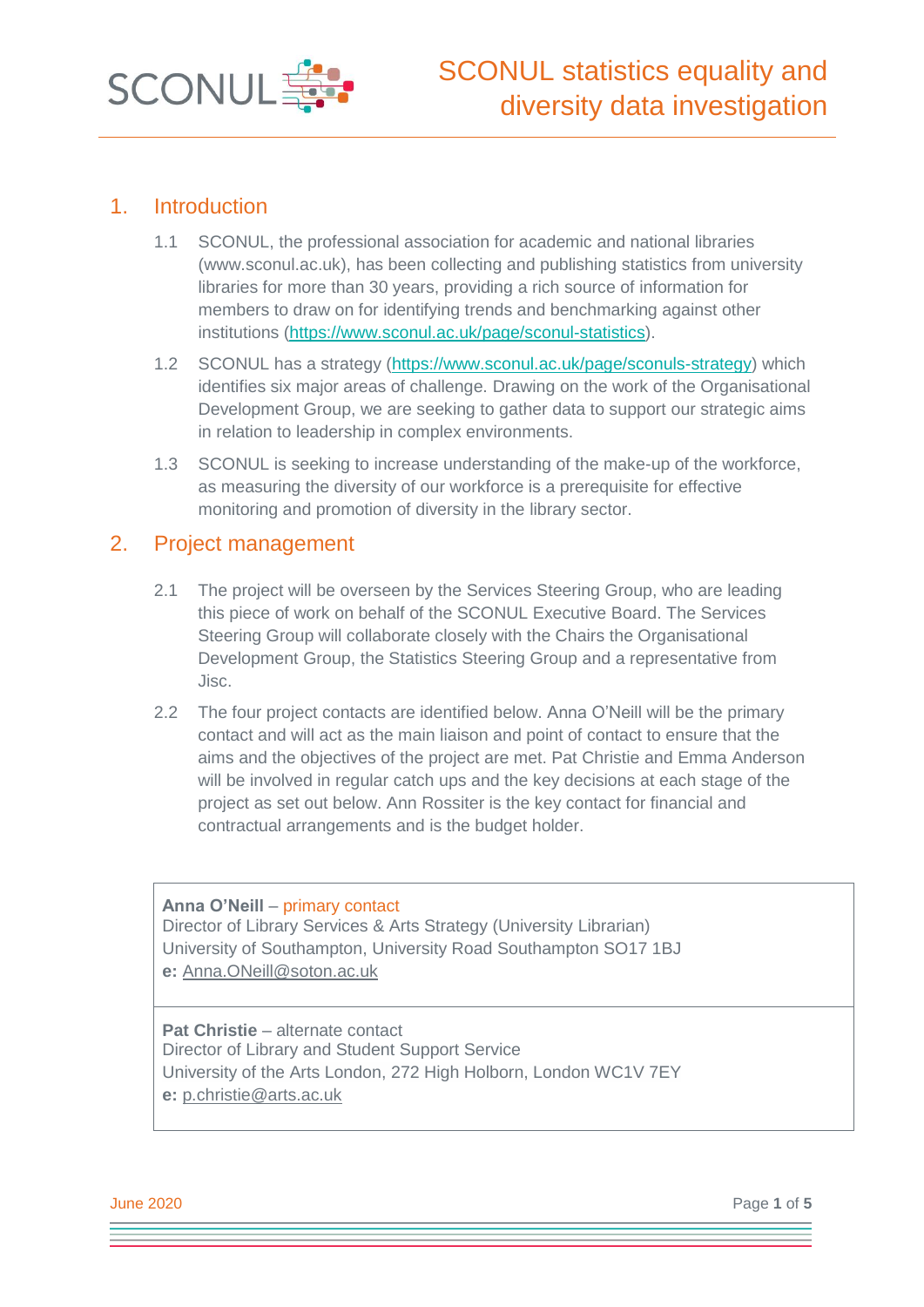

**Emma Adamson** – alternate contact Director of Learning Services University of South wales, Treforest, Pontypridd, CF37 1DL

**e:** emma.adamson@southwales.ac.uk

**Ann Rossiter** – contact for financial and contractual arrangements Executive Director SCONUL, 94 Euston Street, London, NW1 2HA **e:** [ann.rossiter@sconul.ac.uk](mailto:ann.rossiter@sconul.ac.uk)

## 3. The research brief

- 3.1 SCONUL is seeking an experienced professional to work with a representative cross-section of the SCONUL community to deliver the underpinning data that will help us to develop baseline statistics in order to assess the impact of planned interventions to address the lack of ethnic diversity both in the HE sector and in the library profession.
- 3.2 It is envisaged that this will include the exploration of the data required, what already exists and where, and the ease with which member institutions are able to supply the data. The work will include:
	- a) **New questions on diversity** a set of questions relating to the diversity of library and associated staff that can reasonably be responded to by all members of the SCONUL community, either through the provision of existing data, e.g. using HESA data, or new questions and which draws on best practice in relation to the questions asked e.g[.https://www.advance](https://eur03.safelinks.protection.outlook.com/?url=https%3A%2F%2Fwww.advance-he.ac.uk%2Fguidance%2Fequality-diversity-and-inclusion%2Fusing-data-and-evidence%2Fmonitoring-questions&data=01%7C01%7CAnna.ONeill%40SOTON.AC.UK%7C2e024e13cee947a2178808d79a9c4b5f%7C4a5378f929f44d3ebe89669d03ada9d8%7C0&sdata=VIoZht2XMEmDVSimw2UP5o9%2BcgPzhvcUxrGXDtwjwFc%3D&reserved=0)[he.ac.uk/guidance/equality-diversity-and-inclusion/using-data-and](https://eur03.safelinks.protection.outlook.com/?url=https%3A%2F%2Fwww.advance-he.ac.uk%2Fguidance%2Fequality-diversity-and-inclusion%2Fusing-data-and-evidence%2Fmonitoring-questions&data=01%7C01%7CAnna.ONeill%40SOTON.AC.UK%7C2e024e13cee947a2178808d79a9c4b5f%7C4a5378f929f44d3ebe89669d03ada9d8%7C0&sdata=VIoZht2XMEmDVSimw2UP5o9%2BcgPzhvcUxrGXDtwjwFc%3D&reserved=0)[evidence/monitoring-questions](https://eur03.safelinks.protection.outlook.com/?url=https%3A%2F%2Fwww.advance-he.ac.uk%2Fguidance%2Fequality-diversity-and-inclusion%2Fusing-data-and-evidence%2Fmonitoring-questions&data=01%7C01%7CAnna.ONeill%40SOTON.AC.UK%7C2e024e13cee947a2178808d79a9c4b5f%7C4a5378f929f44d3ebe89669d03ada9d8%7C0&sdata=VIoZht2XMEmDVSimw2UP5o9%2BcgPzhvcUxrGXDtwjwFc%3D&reserved=0)
	- b) **Collation of additional feedback** inevitably, a discussion on statistics will elicit rich content, which, although not directly within the scope of this work, we wish to capture. In particular but not exclusively, what statistics are currently used for (i.e. possible case studies).

## 4. Note on scope and methodology

- 4.1 Appropriate methodologies for carrying out the research should be articulated as part of the response to this project proposal. These may include focus groups, surveys or other approaches.
- 4.2 The research exploring the data into the diversity of the workforce should cover a cross section of the SCONUL membership, including national research libraries,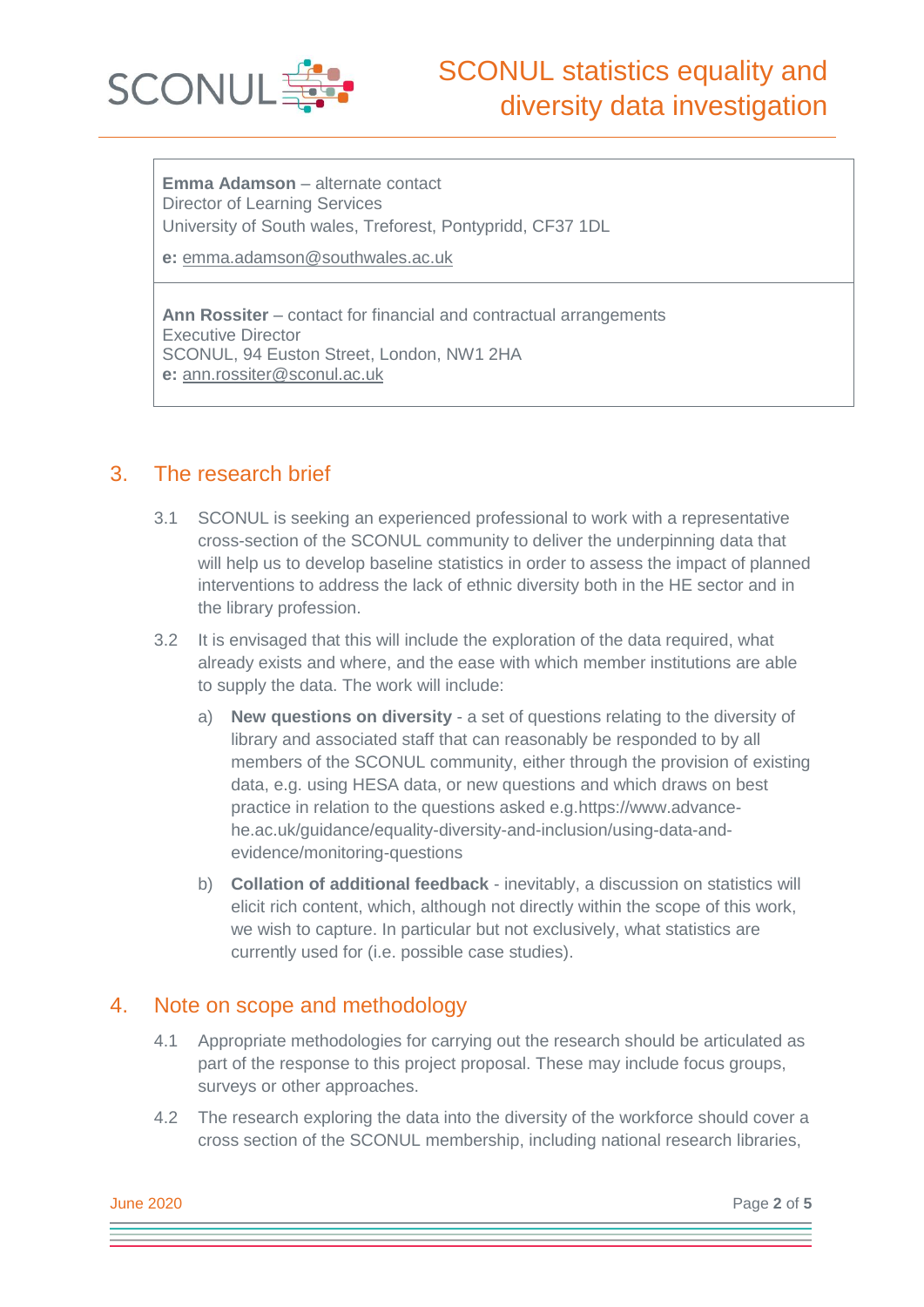

research-intensive universities, and teaching-focused HE institutions of different sizes.

- 4.4 Care should be taken to ensure that there is an appropriate geographical spread of member libraries engaged in the research. Any geographical, regional or national differences identified during the research should be articulated in the report.
- 4.5 The questions for the SCONUL statistics annual return were reviewed and changed in 2014. The work will require communicating to members the purpose of the project, how they can feed into the development of the questions and the outcomes of the review.
- 4.6 The service provider will liaise with the Chair of the Services Steering Group, who in turn will ensure other interested parties are kept informed of the work of the project e.g. Organisational Development Group, Communications Advisory Group, Statistics Steering Group, the Executive Board and potentially a representative from Jisc.

## 5. Research outputs

- 5.1 The principal outputs will be:
	- a) a clear picture on whether SCONUL member institutions are able to supply data in two key strategic areas on the diversity of their workforce (if not supplied via HESA), with specific reference to groups or types of institutions if relevant (e.g. size or mission group)
	- b) An understanding of the barriers that may inhibit the provision of data, whether that be ethical considerations, institutional culture or systems, again with specific reference to groups or types of institutions if relevant.
	- c) data to inform the writing of the questions by the Statistics Steering group for the SCONUL annual statistical return for autumn 2020.
- 5.2 We will ask the project team appointed to present early findings and interim questions at a future joint meeting of the Services Steering Group who will liaise with other relevant groups to refine the final questions in response to comments from the groups.
- 5.5 Please note that SCONUL will retain ownership of the data collected and all outputs from the research project, in any form of media.

## 6. Project timescales

6.1 The deadline for the project is  $17<sup>th</sup>$  August 2020. The proposed timeline for the project is as follows: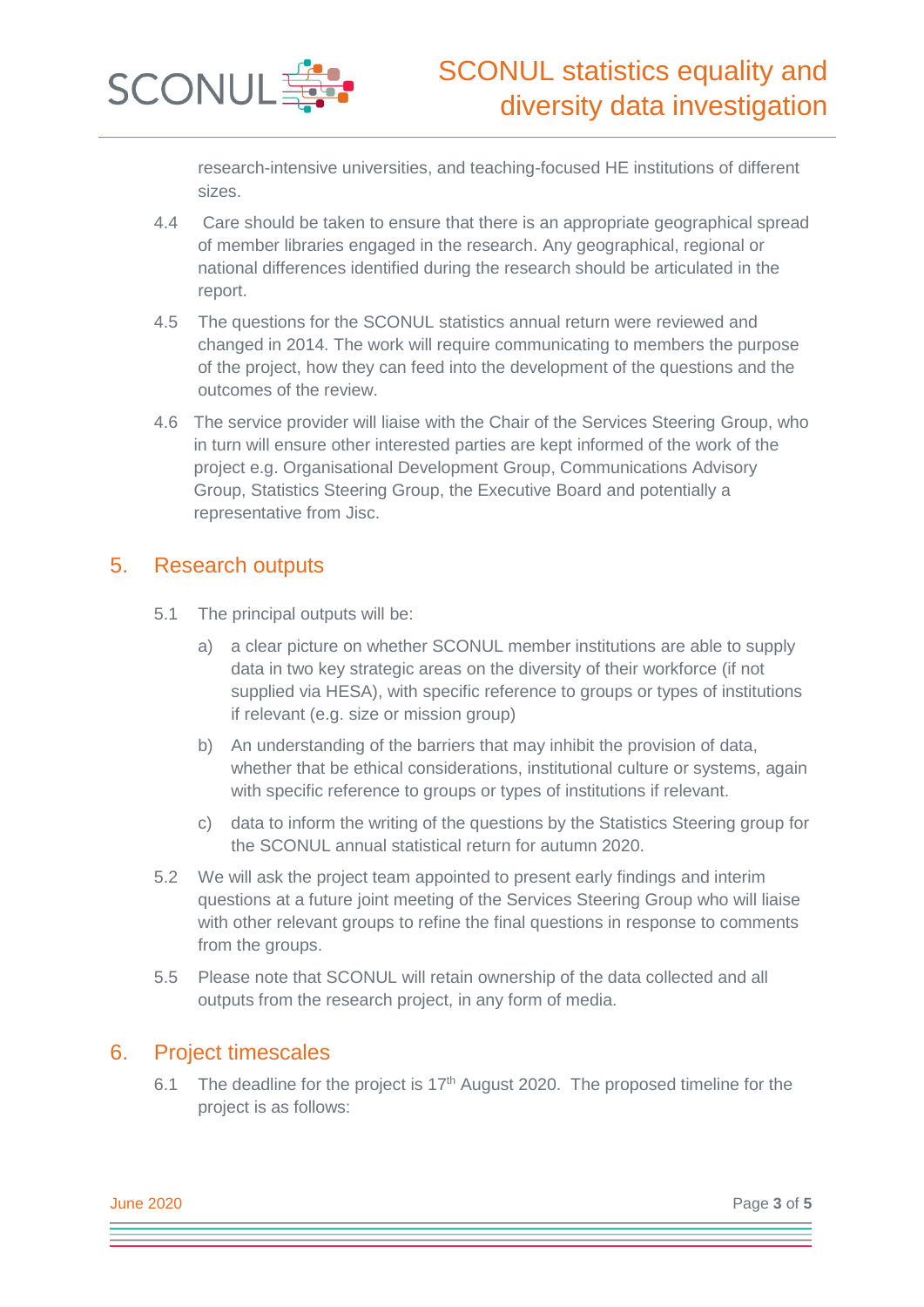

# SCONUL statistics equality and diversity data investigation

| <b>Stage</b>                | <b>Action</b>                                                                         | <b>Timing</b>                                |
|-----------------------------|---------------------------------------------------------------------------------------|----------------------------------------------|
| <b>Tendering</b><br>process | Project brief issued                                                                  | Friday 12th June 2020                        |
|                             | Opportunity to discuss requirements with the<br><b>SCONUL Services Steering group</b> | 12 <sup>th</sup> -19 <sup>th</sup> June 2020 |
|                             | Deadline for receipt of completed submissions                                         | 5pm on Monday 22nd<br><b>June 2020</b>       |
|                             | Shortlisting carried out                                                              | Week beginning 22nd<br>June 2020             |
|                             | Consultancy awarded                                                                   | Monday 29th June 2020                        |
| <b>Research</b><br>process  | Phone briefing with SCONUL team and work<br>commenced                                 | Week beginning 29th<br>June 2020             |
|                             | Early outcomes of research presented at a virtual<br>meeting at SCONUL                | Week beginning 24th<br><b>July 2020</b>      |
|                             | Draft questions presented at a meeting at SCONUL                                      | Week beginning 10th<br>August 2020           |
| <b>Outputs</b>              | Final questions submitted to SCONUL team                                              | 17th August 2020                             |

## 7. Project costs

7.1 The project should cost no more than £2,000 (including VAT and all internal and external expenses).

## 8. How to respond to this brief

- 8.1 Consultants are expected to provide a proposal for the completion of the project within the defined timescale and budget noted above.
- 8.2 As part of your responses, please:
	- a) address the proposed content and approach, including a communications plan and any intention to depart from the outline set above
	- b) provide evidence of knowledge of statistics and higher education, and of equality and diversity issues.
	- c) provide details of your proposed methodology
	- d) provide a rationale for the methodology that you have proposed